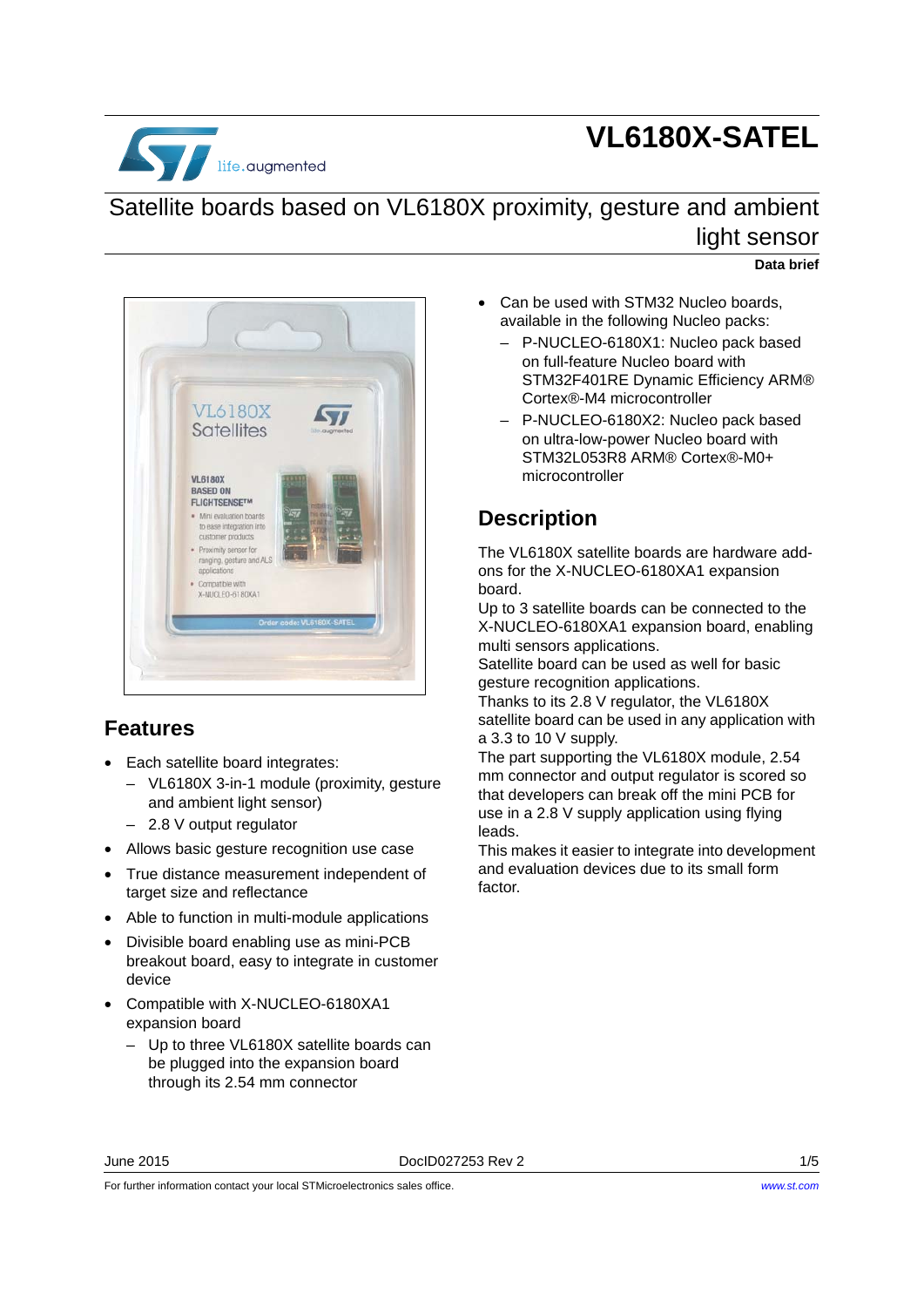#### <span id="page-1-1"></span>**VL6180X Overview**

The VL6180X is the latest product based on ST's patented FlightSense™ technology. This is a ground-breaking technology allowing absolute distance to be measured independent of target reflectance.

Instead of estimating the distance by measuring the amount of light reflected back from the object (which is significantly influenced by color and surface), the VL6180X precisely measures the time the light takes to travel to the nearest object and reflect back to the sensor (Time-of-Flight).

Combining an IR emitter, a range sensor and an ambient light sensor, the VL6180X is easy to integrate and saves OEMs long and costly optical and mechanical design optimizations. The module is designed for low-power operation. Ranging and ALS measurements can be automatically performed at user defined intervals.

Multiple threshold and interrupt schemes are supported to minimize host operations.

#### **Divisible board**

For 2.8V supply application, the satellite board can be divided along the red doted line as shown in *[Figure 1](#page-1-0)*, in order to only use the "mini PCB", easier to integrate into a customer device due to its small form factor.

<span id="page-1-0"></span>

**Figure 1. Satellite board layout**

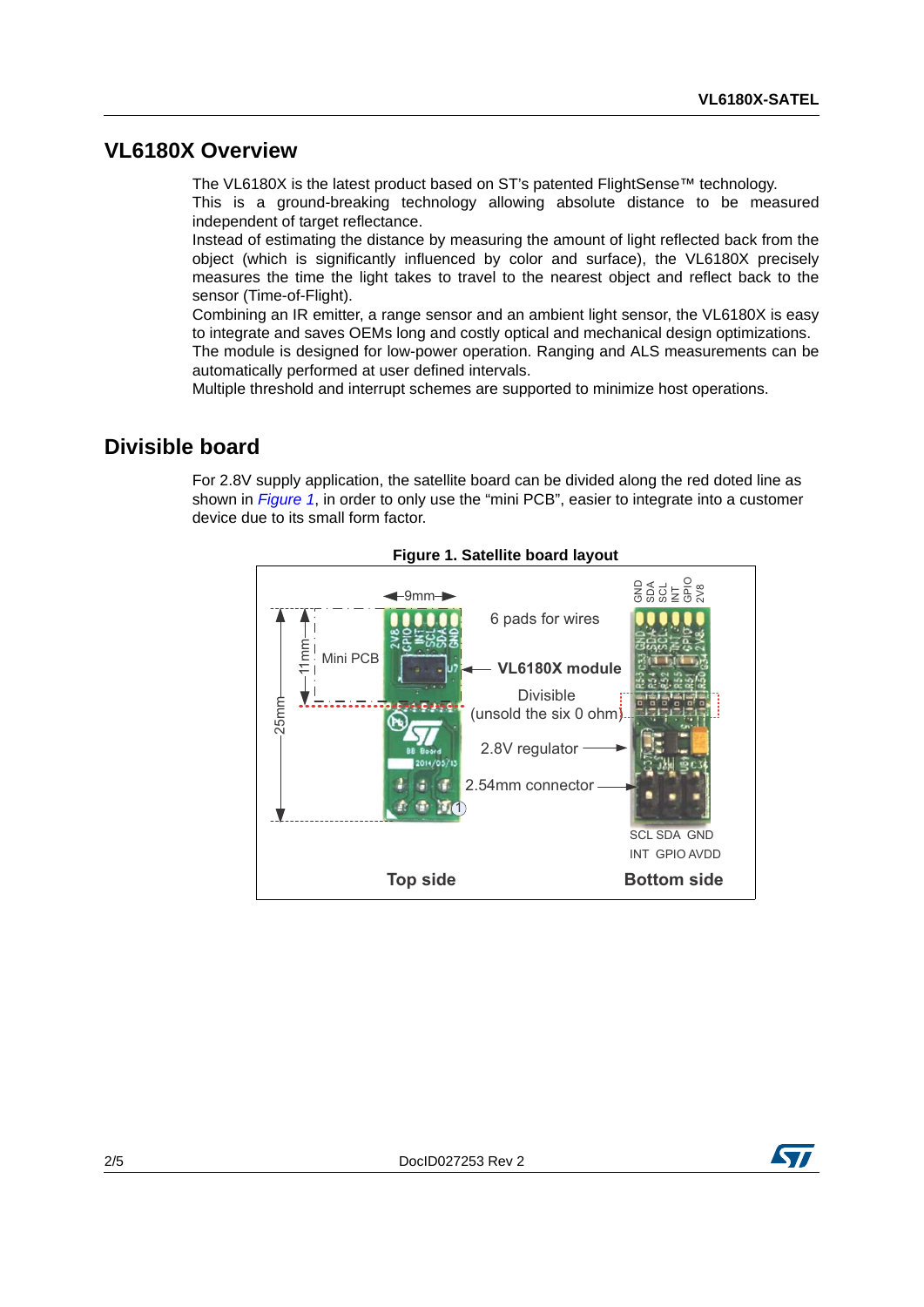### Connection to X-NUCLEO-6180XA1 Nucleo expansion board



Figure 2. Connection to X-NUCLEO-6180XA1 Nucleo expansion board

X-NUCLEO-6180XA1 is the new generation of Nucleo expansion board, it can be used with all STM32 Nucleo family and can be plugged / superposed with other ST Nucleo expansion boards (e.g.: Bluetooth, WiFi, etc...).

#### **Schematic and list of material**



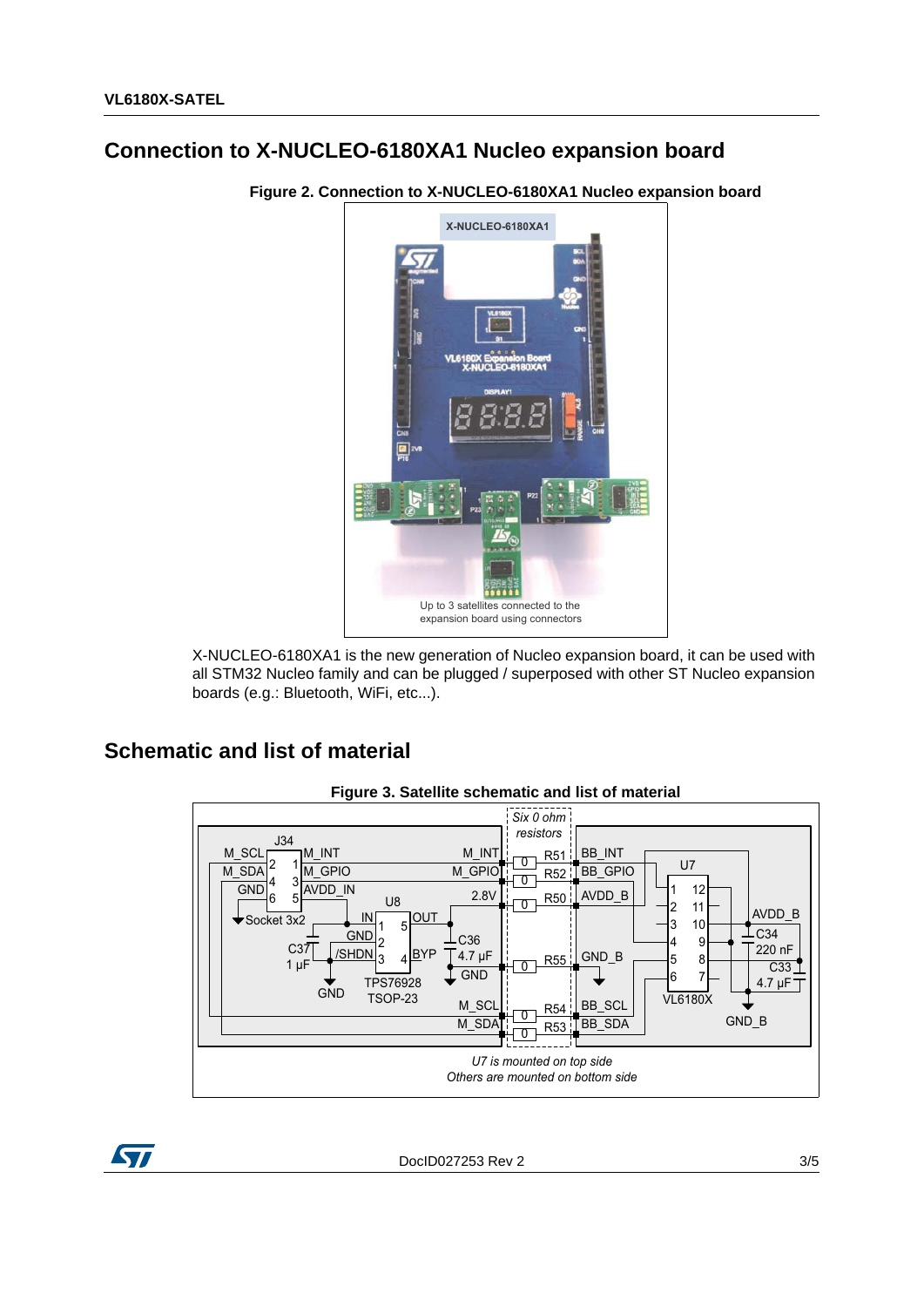# **Ordering information**

| Order code    | <b>Description</b>           |
|---------------|------------------------------|
| VL6180X-SATEL | Two VL6180X satellite boards |

### **Revision history**

|  |  | Table 2. Document revision history |  |  |
|--|--|------------------------------------|--|--|
|--|--|------------------------------------|--|--|

| <b>Date</b> | <b>Revision</b> | <b>Changes</b>                |
|-------------|-----------------|-------------------------------|
| 15-Jan-2015 |                 | Initial release.              |
| 10-Jun-2015 |                 | Add Section: VL6180X Overview |